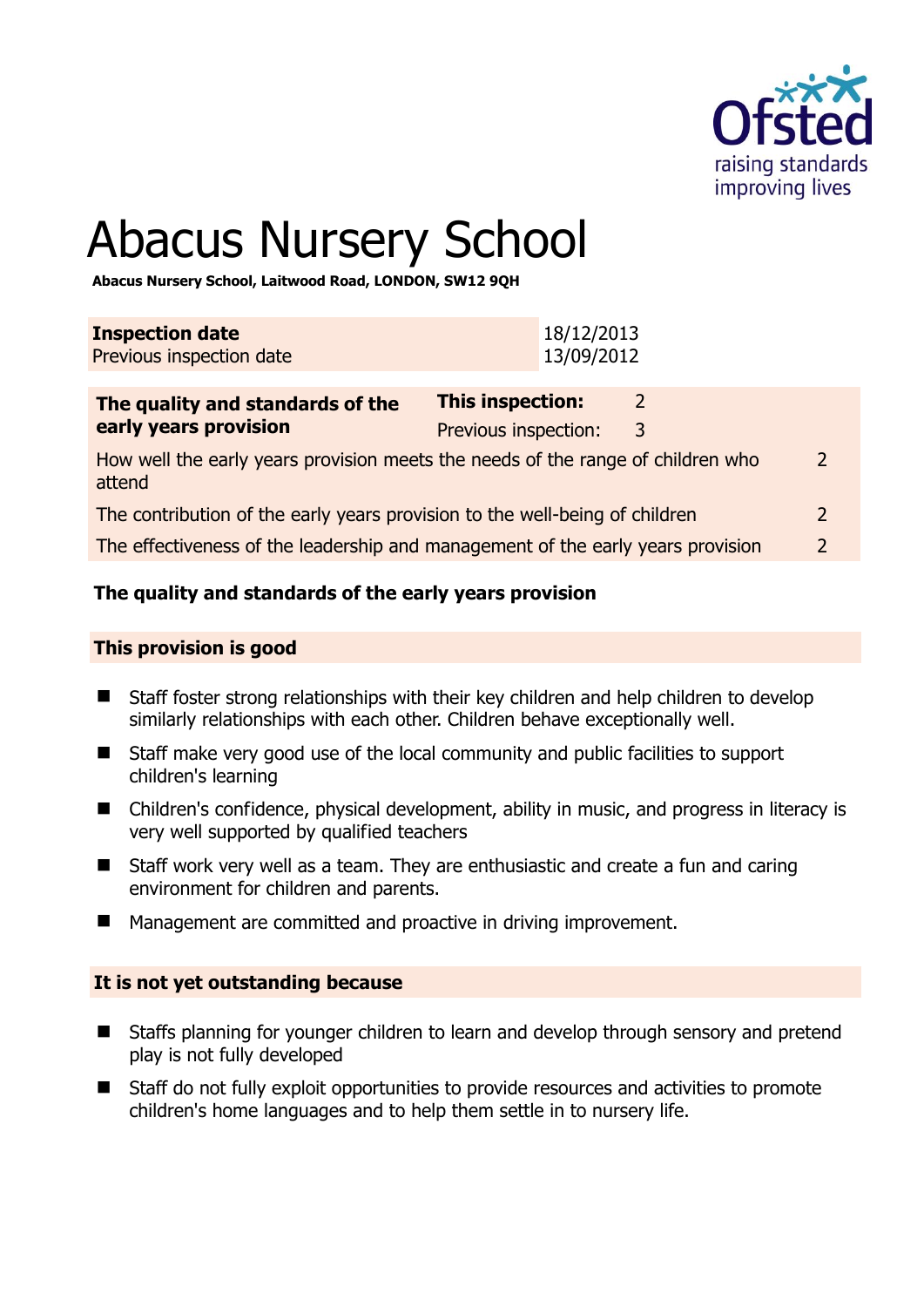# **Information about this inspection**

Inspections of registered early years provision are:

- $\blacksquare$  scheduled at least once in every inspection cycle the current cycle ends on 31 July 2016
- scheduled more frequently where Ofsted identifies a need to do so, for example where provision was previously judged inadequate
- **•** brought forward in the inspection cycle where Ofsted has received information that suggests the provision may not be meeting the legal requirements of the Early Years Foundation Stage or where assessment of the provision identifies a need for early inspection
- **•** prioritised where we have received information that the provision is not meeting the requirements of the Early Years Foundation Stage and which suggests children may not be safe
- scheduled at the completion of an investigation into failure to comply with the requirements of the Early Years Foundation Stage.

# **Inspection activities**

- The inspector observed child's play and staffs interactions with children in all three base rooms. The inspector observed children age over two during outdoor play.
- The inspector spoke to parents during the inspection taking full account of their views.
- The inspector carried out joint observations of children's play and staff interactions with both the provider and deputy manager.
- The inspector sampled a range of records and documentation relating to staff suitability, safeguarding and risk assessment.
- The inspector held meetings with the provider and management team.

#### **Inspector**  Amanda Tyson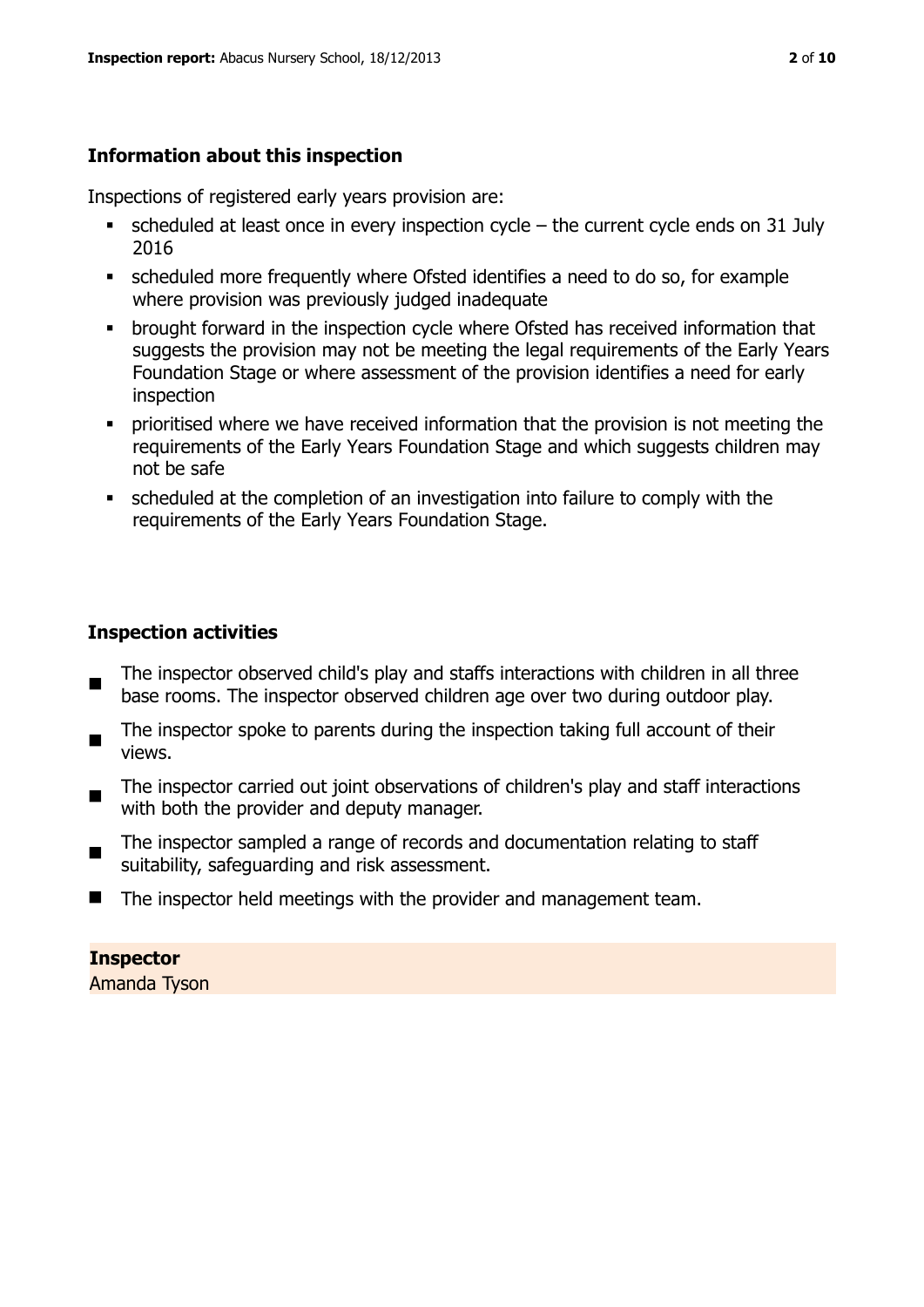# **Full report**

#### **Information about the setting**

Abacus Nursery School opened in 1994 and re-registered under the same ownership in 2008 due to a change of company name. It is located in three rooms on the ground floor of a church building in South London. There are two enclosed outdoor areas for play and gardening activities. Access to the building is level and there are toilet facilities for the disabled.

The nursery cares for children aged from nine months to under five years and operates between the hours of 8am and 6pm for 48 weeks of the year. There are currently 66 children on roll. The nursery receives funding for nursery education for children age three and four years. Children attend for a variety of full and half day sessions. The nursery supports children learning English as an additional language. The nursery is registered on the Early Years Register. The provider employs 12 permanent members of staff, and a variety of specialist teachers to lead music, French, literacy and drama and dance activities for children in all age groups.

# **What the setting needs to do to improve further**

# **To further improve the quality of the early years provision the provider should:**

- $\blacksquare$  extend opportunities for children to hear and use their first language in the nursery, for example to listen to storiesand to sing rhymes in their first language
- supplement the toys provided for babies with a variety of natural, real, and openended resources to encourage their creativity.

# **Inspection judgements**

#### **How well the early years provision meets the needs of the range of children who attend**

Staff have secure knowledge and understanding of the seven areas of learning. They use this well to plan for and support children's progress in all areas of learning and development. Children are extremely happy in this friendly and stimulating nursery. All children make good progress in their learning and development, based on their starting points when they enter the nursery. Children are well prepared for starting school. Staff complete regular and astute observations on children. Staff use these well to complete the statutory progress check and written summary report on children age two years. Assessments on children age under two and over three are less precise, but nonetheless effective in identifying areas where children need or would benefit from extra help. Staff use what they know about children's interests and learning needs to plan exciting activities. Often these are instantaneous for example, when they discover a spider's web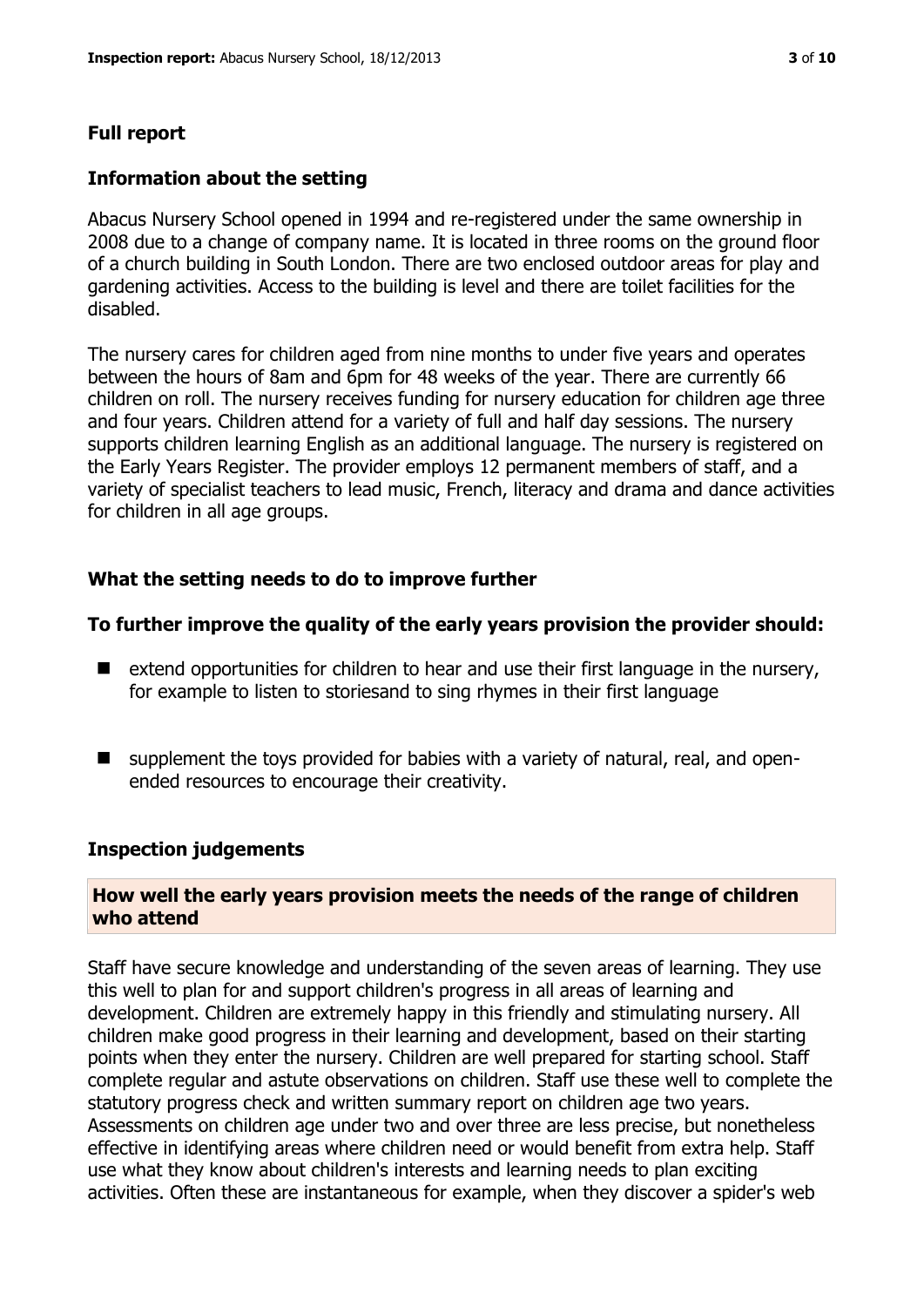while exploring the common, they return to nursery to make spiders out of construction equipment and creative media. Staff are currently striving to involve parents more in children's learning. For example, by asking them to bring in photographs of children's engagement in family activities for discussion; to help children understand about each other's' lives and cultures. This is proving to be very successful, for example children learn about caravans, see the amazing modal railway in a granddad's back garden, observe another child' on his granddad's boat, and see what an unborn baby looks like as they look at an x-ray of a baby scan.

Children age over two years old are based in rooms that are well presented and resourced to stimulate children's thinking and creativity and to challenge their ability. Toddlers are able to act out their real experiences in the generally well-presented and equipped home corner. They move freely around initiating their own play and investigations and make amazing modals from empty food packaging and creative media. However, staff do not always create opportunities for the youngest children to engage in creative, particularly sensory, play. The garden, with its innovative terrace of four play houses/shops provides amazing opportunities for children to act out their understanding of their real and imaginary world. They send letters in the post office, wrap presents in the grotto, and sell vegetables and cakes in the grocers and bakers. The full potential of this delightful resource is not currently being fully realised by staff, but secure plans are in place to make this a feature of excellence. Staff take children to the theatre every term and frequently to museums, parks, and the library to support their learning and development in all areas. All children have access to high-quality technology equipment, which they use competently. For example toddlers use a touch screen computer. Younger children are provided with a wide range of mark making and writing tools and older children use pencils and the white board competently.

Children are taught how to link letters to sounds and how to pronounce words and sounds properly by a visiting teacher. They learn to read music and represent notes, such as a quaver with two quick claps. The drama sessions help children develop the confidence to express how they feel through facial expressions. For example, they show the difference between worried, angry and sad. Permanent staff manage group discussions and stories very successfully. For example, a story about an 'ugly bug' prompts discussions about feelings, and what a vegetarian and vegan eats. Staff encourage children's critical thinking skills by asking open-ended questions, for example as they experiment with water. Staff make good use of creative play opportunities to encourage children's mathematical skills. For example, preschool children learn to name the three dimensional shaped empty food packaging they use to make models.

#### **The contribution of the early years provision to the well-being of children**

Children are cared for in a warm, welcoming, clean and well maintained environment. The nursery is well equipped with good quality play and learning resources. Squabbles between children are rare because there is plenty to do. Staff establish a strong and trusting relationship with their key children. Children show a strong sense of belonging and security in the nursery. Babies, for example, quickly settle into nursery life because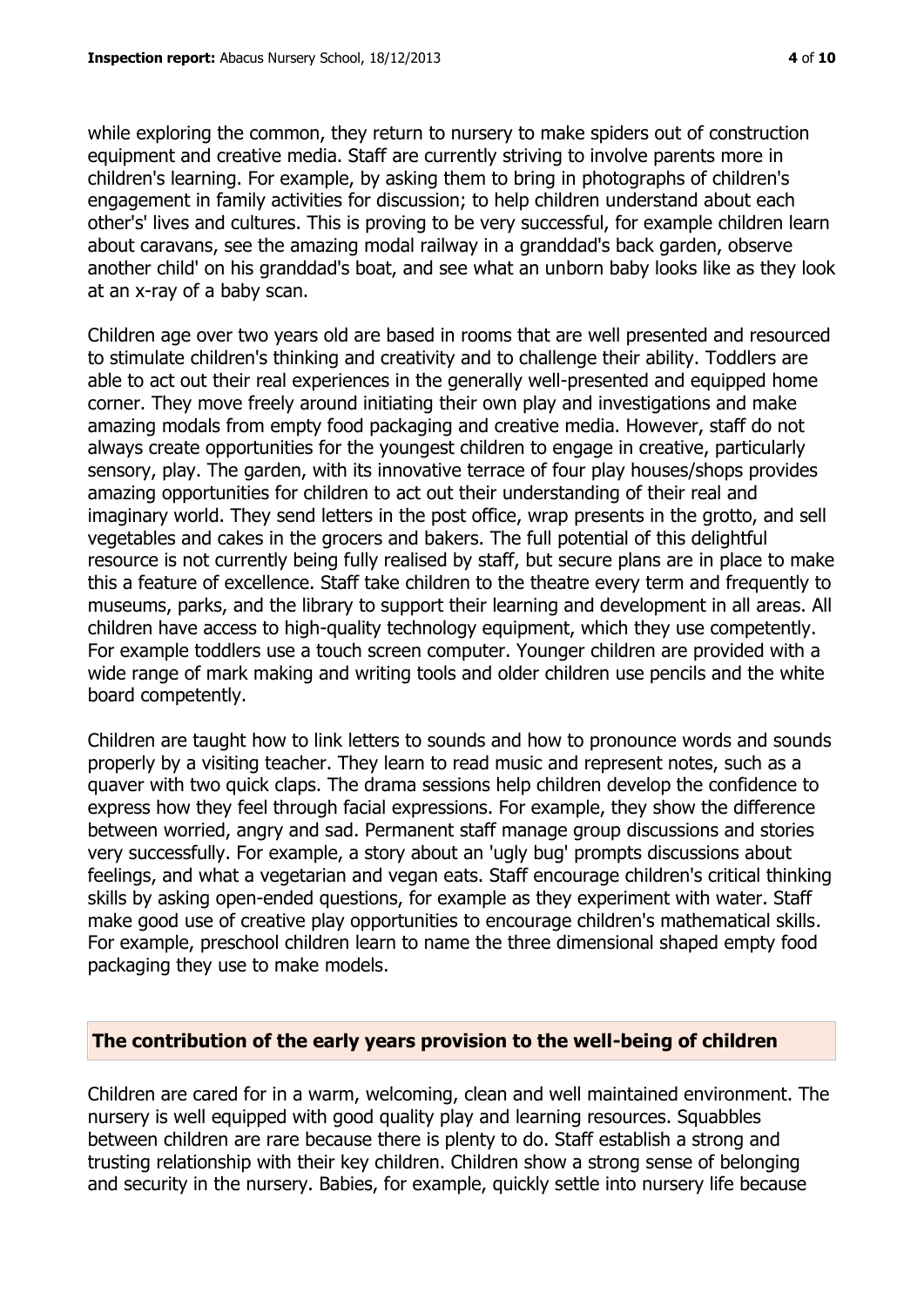they are sensitively supported by their key-person through a gradual parent-separation process. Staff have started to ask parents, although not all, for photographs and a recorded message to help older children settle into nursery. Staff have also introduced a picture timetable to help children who are learning English as an additional language understand the routine of the day, such as 'when mummy is coming'. However, while the nursery is very well equipped with lots of stories in English there is less opportunity for children who are learning English as an additional language to see or hear their home language. Babies spend time in the large main play room when toddlers go on outings or into the garden. Toddlers and preschool children often join together for lunch and special activities and outings. This prepares them well for when they move rooms permanently. Throughout the day older children take part in group activities that require listening and attention skills. They serve themselves lunch portions and learn to manage their own personal care. Staff teach children road safety when they are out and about. This is reinforced by visits from the police, and when staff engage children in role play in the garden. Staff ensure children are well prepared for starting school.

Babies are able to sleep at times consistent with their home routines. Staff gently soothe them to sleep with calming music in the background. Babies enjoy lovely 'snuggle times' with their key-person, for instance when sharing a picture book together. The foundations for children to adopt healthy and active lifestyle habits are being firmly laid by the educational programme for physical development. Toddlers enjoy 'diddy dance' sessions. Older children take part in football, tennis and a range of music and movement games, cultural dance, such as 'jam time', ballet and tennis. Children enjoy trips to the local park and common where there is plenty of space to run around.

Staff help children develop understanding of healthy food by growing their own vegetables which they then pick and use to make juices and other recipes. Children are taught the importance of following good hygiene rules, such as for washing hands, which staff demonstrate when they change nappies. Children all enjoy the nursery's home-cooked meals. Staff sit with children to the table and engage them in sociable conversations. Children's individual dietary needs are conscientiously met by staff and the nursery cook.

#### **The effectiveness of the leadership and management of the early years provision**

The management team demonstrate clear understanding of the safeguarding and welfare, and learning and development requirements. Risk assessments, which have recently been strengthened, ensure that the premises continue to provide children with a safe and hygienic play and learning environment. For example, the cook and staff carry out opening and closing checks on the premises and the cleaner understands the importance of a thorough clean at the end of the day. The provider is proactive in addressing any issues with the premises that, as it's an old church premises, do arise from time to time. For example, recently the nursery had a problem with their boiler resulting in intermittent loss of hot water over a week long period. The provider called the plumber out three times in the week. The problem was eventually sorted by a replacement part. The provider has a secure contract with a pest control company which carry out a check on the premises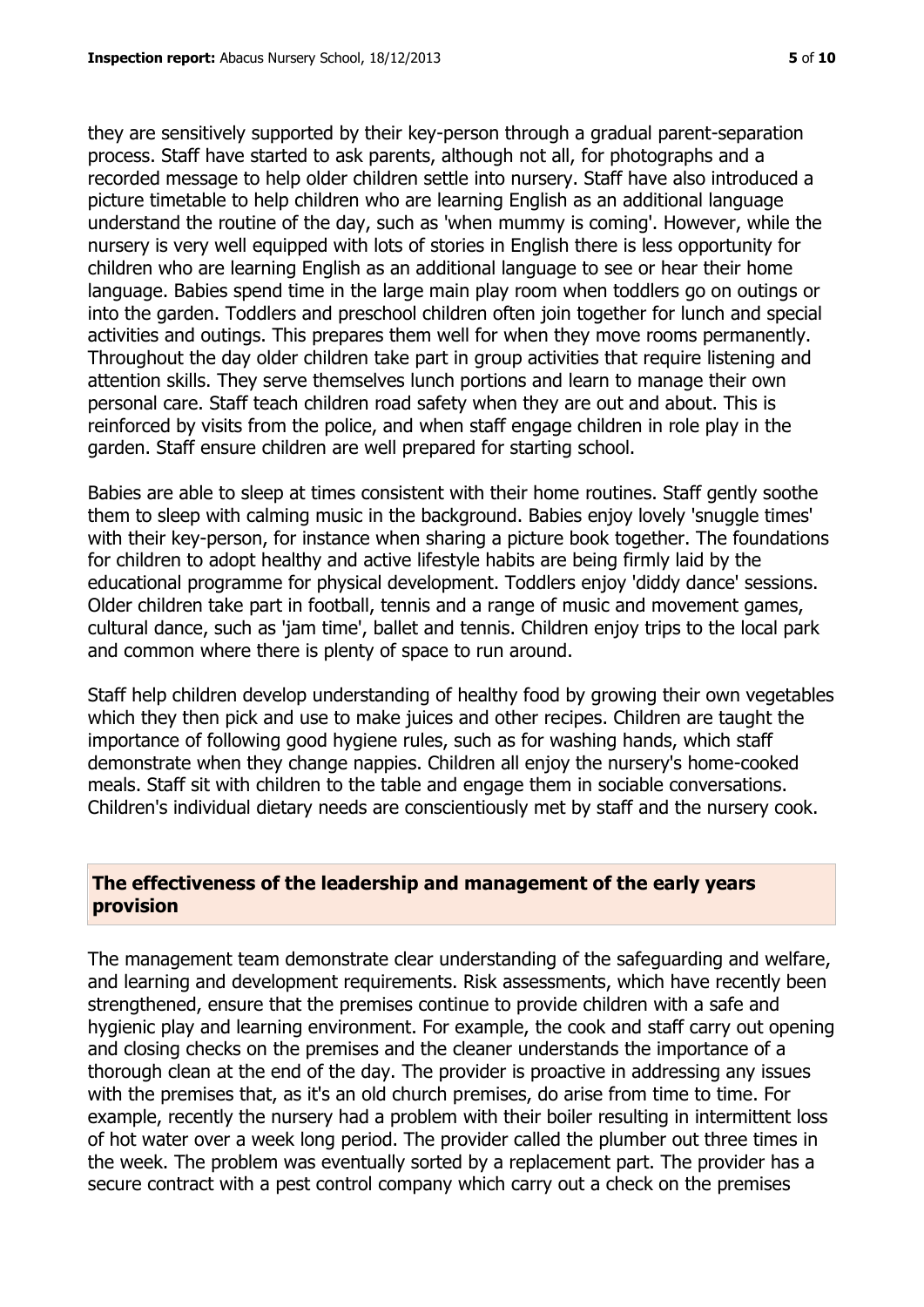every month. There are good procedures in place for keeping children safe on outings. For example, children wear high visibility vests over their coats with the nursery name and telephone number on. Parents say they receive regular comments from friends, who see children out and about on outings, about the vigilance of staff and sensible behaviour of the children. That said, the staff are not complacent. They carry out a risk assessment of the places they take children to and there is a clear procedure in place for responding to a lost child situation.

Children's welfare is safeguarded well by staff's secure understanding of the procedure to follow if they become concerned about a child's welfare, or behaviour of a colleague. Child protection and behaviour management training is mandatory for all staff who update this every three years. Management take on the role of designated officer for safeguarding and complete a higher level training. There are effective procedures in place for recruiting, vetting and inducting staff, supporting staff professional development and for managing any underperformance. New staff do not start work until their Disclosure and Barring Service check has been completed. Staff receive regular one to one supervision and a yearly appraisal. They have generally good access to external training, such as for developing leadership skills. Staff are supported to achieve higher level qualifications and to develop their knowledge and skills through mentoring and coaching.

The provider has good procedures in place for monitoring the settings' overall effectiveness. Self-evaluation processes involve parents, children and staff. Management work closely with the local authority to drive consistent improvement. They demonstrate good understanding of the settings' strengths and weaknesses and this is reflected in their action plan for improvement. For example, the garden and row of terraced play houses are going to be revamped and equipped with realistic resources. The team are working hard to involve parents more in children's learning. A parent committee is being considered and parent consultations are being formalised. Management are clear about their responsibility to establish strong partnerships with external agencies and this is beginning to be achieved as they work with professionals such as speech and language therapists to support individual children's progress. Since the last inspection planning for the educational programs has improved considerably. Staff have high expectations of children and ensure they are consistently challenged. Play and learning activities are exciting. Staff deployment has also improved; staff supervise children well and ensure they receive good levels of support.

Parents say they like the 'family feel' to the nursery. They are particularly impressed by children's rapidly gaining knowledge, for instance about the weather, staffs use of the community and places they take children to, and the teaching methods for literacy. They also greatly appreciate the range of outings children go on. Parents are particularly pleased that the staff team are consistent. They talk fondly about their child's key-person and are pleased that, since the last inspection, the provider has become very actively involved in the running of the nursery.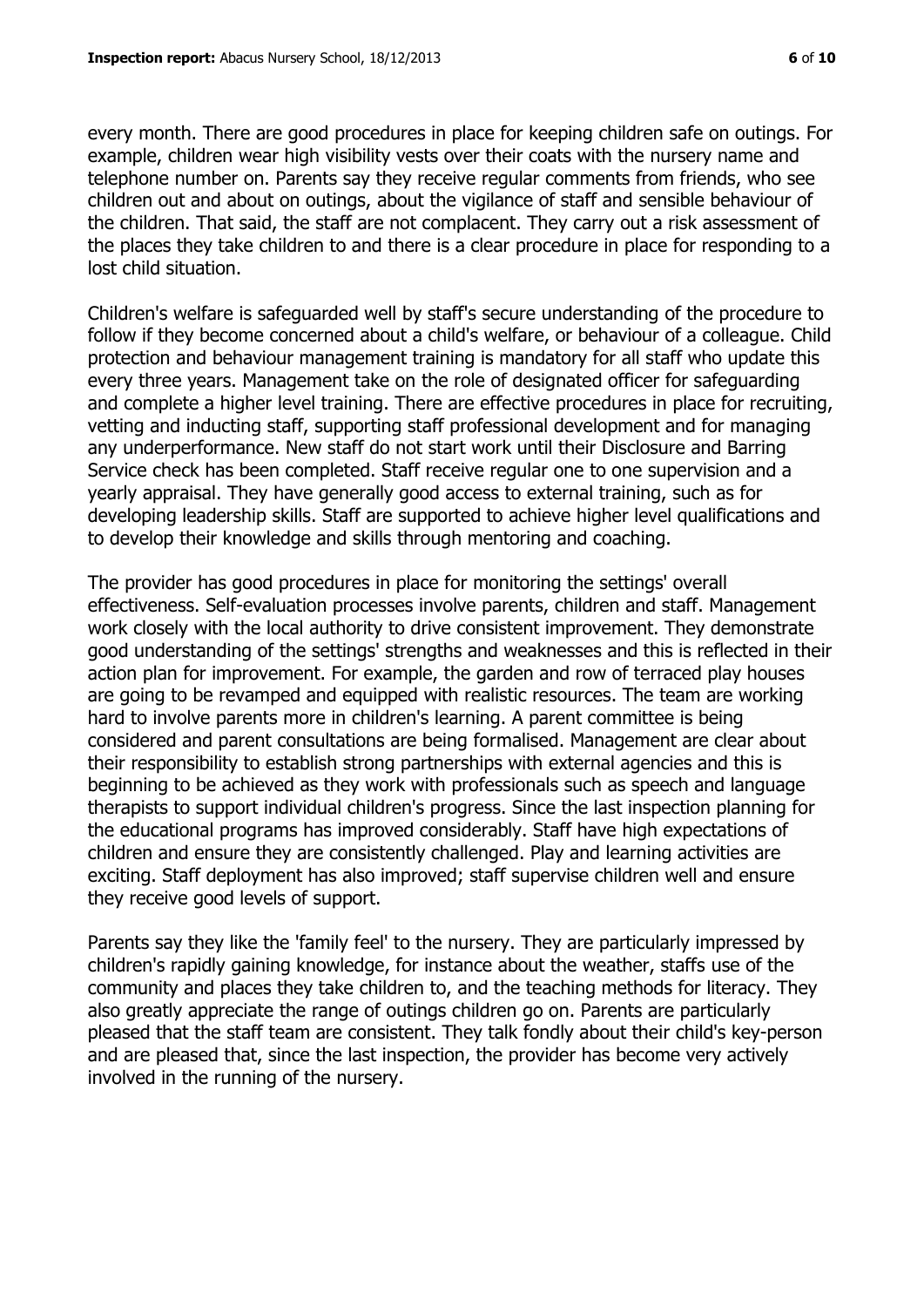# **What inspection judgements mean**

# **Registered early years provision**

| <b>Grade</b> | <b>Judgement</b>        | <b>Description</b>                                                                                                                                                                                                                                                                                                                                                                                |
|--------------|-------------------------|---------------------------------------------------------------------------------------------------------------------------------------------------------------------------------------------------------------------------------------------------------------------------------------------------------------------------------------------------------------------------------------------------|
| Grade 1      | Outstanding             | Outstanding provision is highly effective in meeting the needs<br>of all children exceptionally well. This ensures that children are<br>very well prepared for the next stage of their learning.                                                                                                                                                                                                  |
| Grade 2      | Good                    | Good provision is effective in delivering provision that meets<br>the needs of all children well. This ensures children are ready<br>for the next stage of their learning.                                                                                                                                                                                                                        |
| Grade 3      | Requires<br>improvement | The provision is not giving children a good standard of early<br>years education and/or there are minor breaches of the<br>safeguarding and welfare requirements of the Early Years<br>Foundation Stage. It will be monitored and inspected within<br>twelve months of the date of this inspection.                                                                                               |
| Grade 4      | Inadequate              | Provision that is inadequate requires significant improvement<br>and/or enforcement action. The provision is failing to give<br>children an acceptable standard of early years education and/or<br>is not meeting the safeguarding and welfare requirements of<br>the Early Years Foundation Stage. It will be monitored and<br>inspected again within six months of the date of this inspection. |
| Met          |                         | The provision has no children on roll. The inspection judgement<br>is that the provider continues to meet the requirements for<br>registration.                                                                                                                                                                                                                                                   |
| Not met      |                         | The provision has no children on roll. The inspection judgement<br>is that the provider does not meet the requirements for<br>registration.                                                                                                                                                                                                                                                       |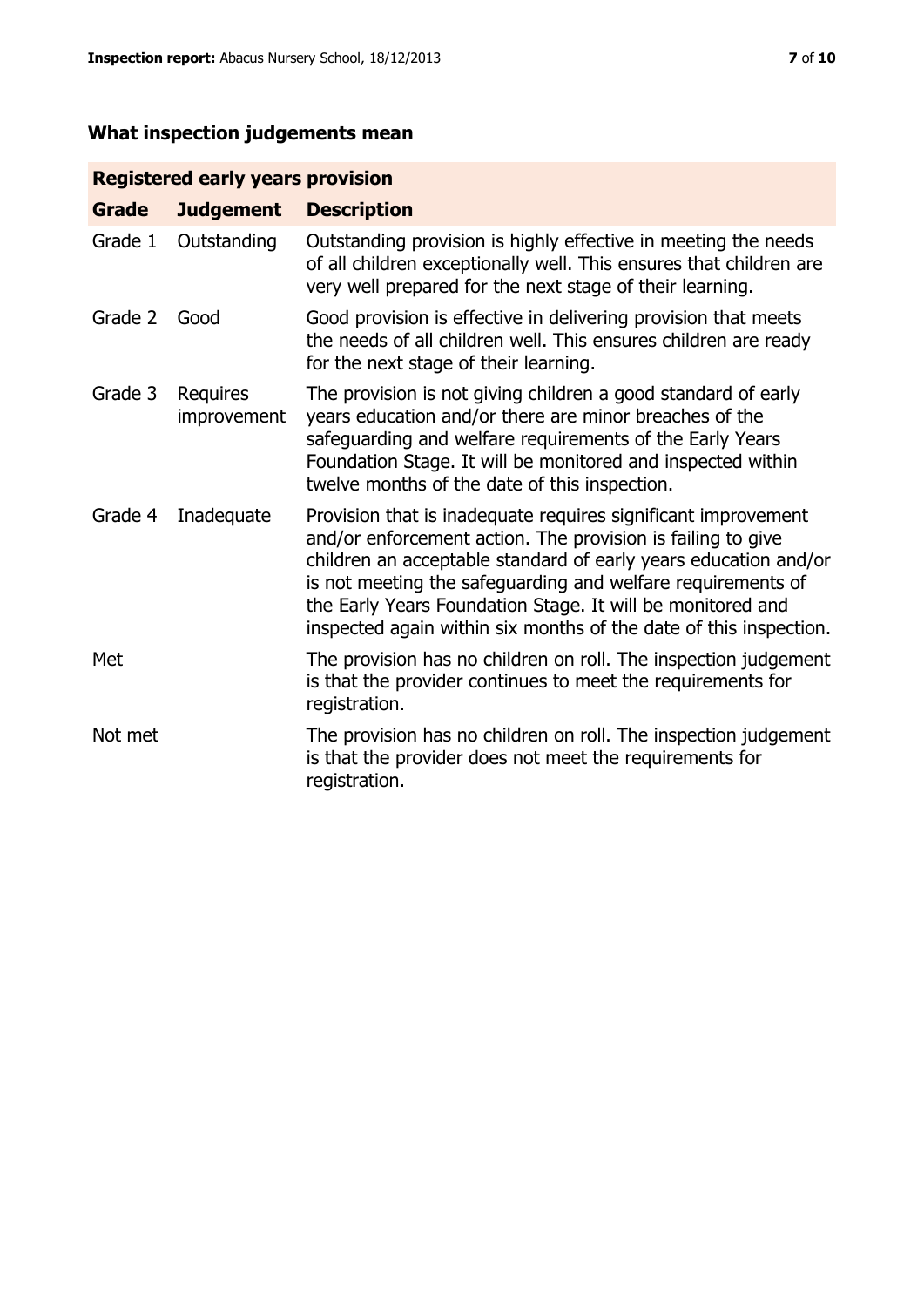#### **Inspection**

This inspection was carried out by Ofsted under sections 49 and 50 of the Childcare Act 2006 on the quality and standards of provision that is registered on the Early Years Register. The registered person must ensure that this provision complies with the statutory framework for children's learning, development and care, known as the Early Years Foundation Stage.

# **Setting details**

| Unique reference number       | EY369276                 |
|-------------------------------|--------------------------|
| <b>Local authority</b>        | Wandsworth               |
| <b>Inspection number</b>      | 948029                   |
| <b>Type of provision</b>      |                          |
| <b>Registration category</b>  | Childcare - Non-Domestic |
| Age range of children         | $0 - 5$                  |
| <b>Total number of places</b> | 50                       |
| Number of children on roll    | 66                       |
| <b>Name of provider</b>       | Abacus Kindergarten Ltd  |
| Date of previous inspection   | 13/09/2012               |
| <b>Telephone number</b>       | 0208 6758093             |

Any complaints about the inspection or the report should be made following the procedures set out in the guidance *'Complaints procedure: raising concerns and making complaints* about Ofsted', which is available from Ofsted's website: www.ofsted.gov.uk. If you would like Ofsted to send you a copy of the guidance, please telephone 0300 123 4234, or email enquiries@ofsted.gov.uk.

# **Type of provision**

For the purposes of this inspection the following definitions apply:

Full-time provision is that which operates for more than three hours. These are usually known as nurseries, nursery schools and pre-schools and must deliver the Early Years Foundation Stage. They are registered on the Early Years Register and pay the higher fee for registration.

Sessional provision operates for more than two hours but does not exceed three hours in any one day. These are usually known as pre-schools, kindergartens or nursery schools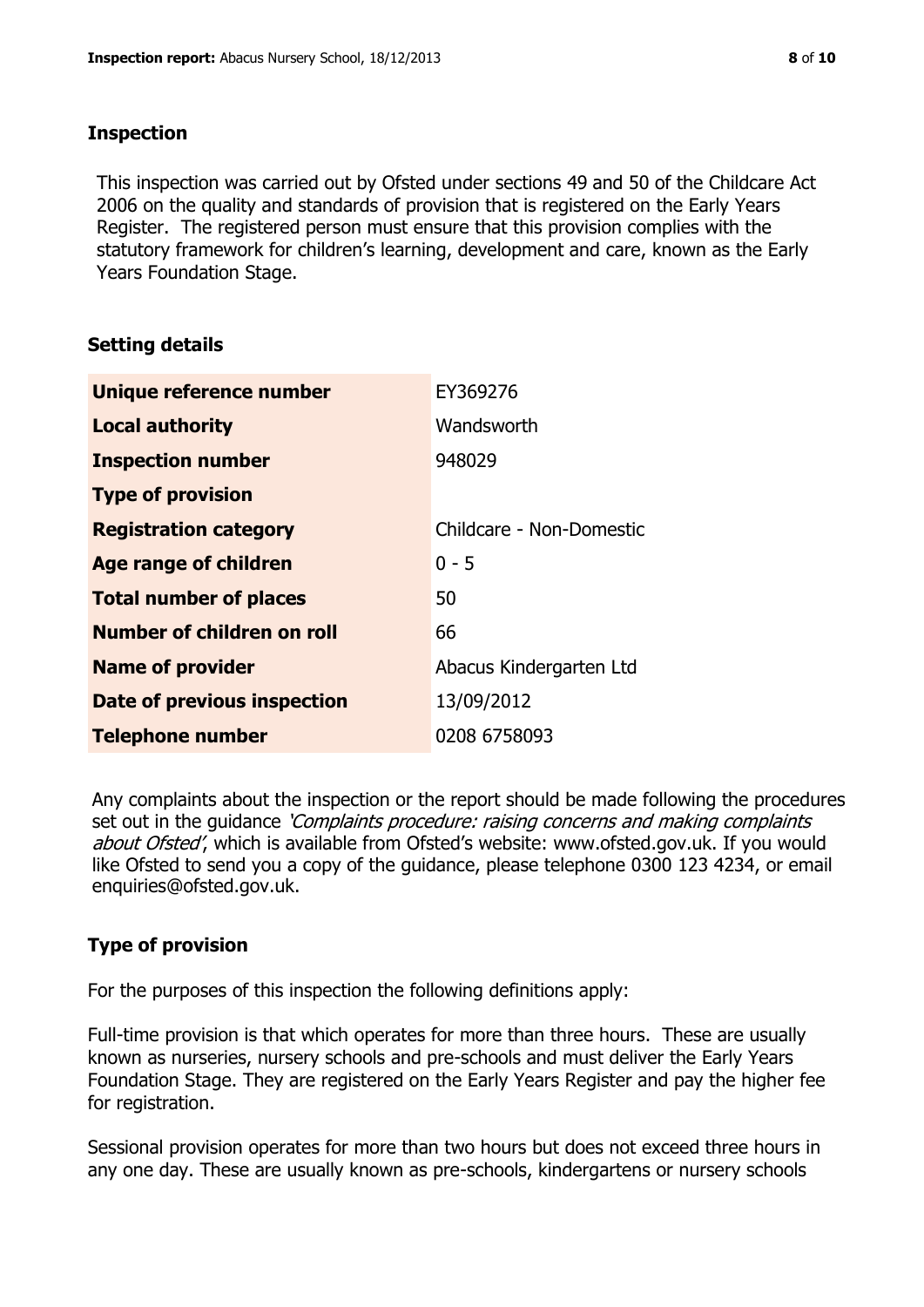and must deliver the Early Years Foundation Stage. They are registered on the Early Years Register and pay the lower fee for registration.

Childminders care for one or more children where individual children attend for a period of more than two hours in any one day. They operate from domestic premises, which are usually the childminder's own home. They are registered on the Early Years Register and must deliver the Early Years Foundation Stage.

Out of school provision may be sessional or full-time provision and is delivered before or after school and/or in the summer holidays. They are registered on the Early Years Register and must deliver the Early Years Foundation Stage. Where children receive their Early Years Foundation Stage in school these providers do not have to deliver the learning and development requirements in full but should complement the experiences children receive in school.